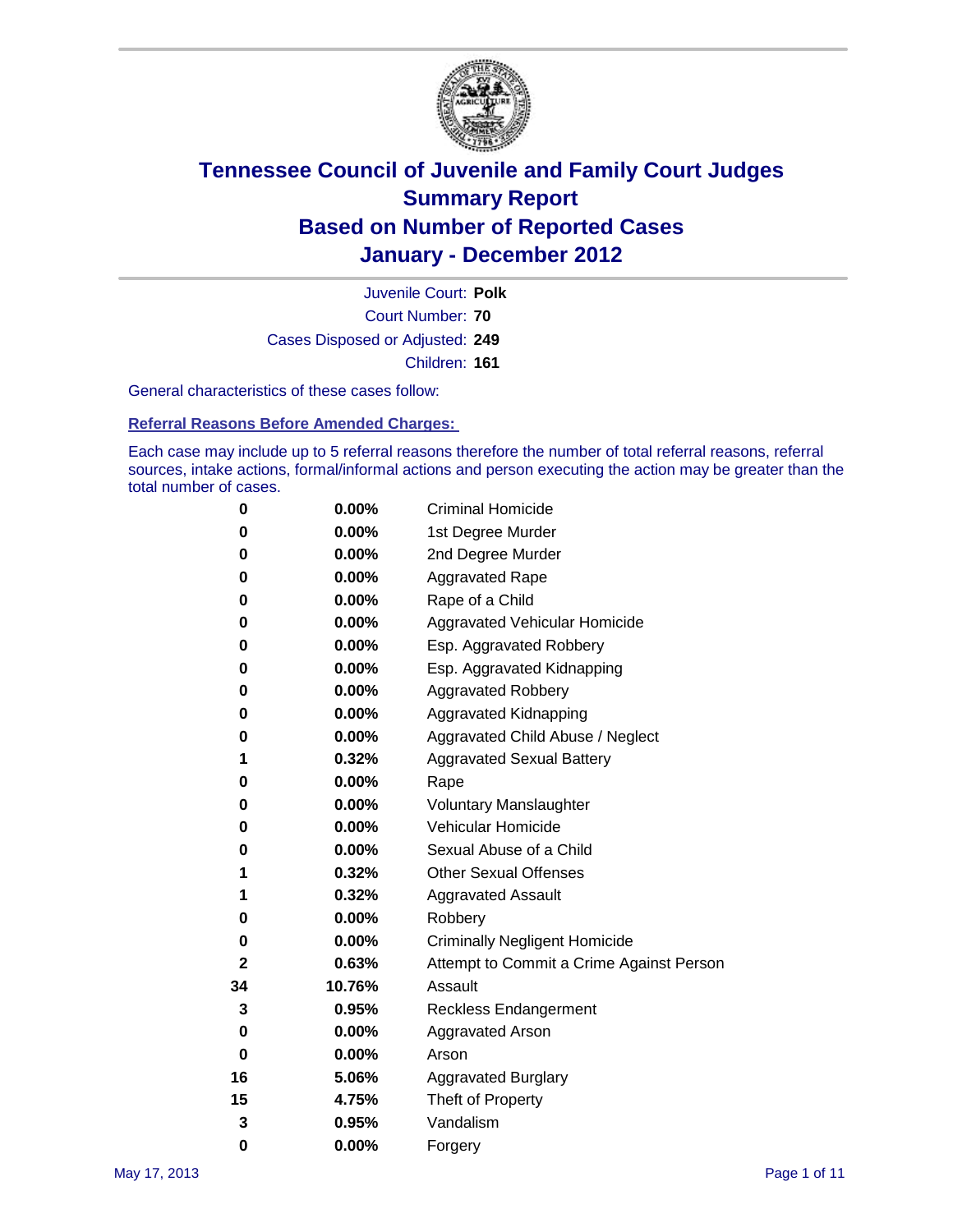

Court Number: **70** Juvenile Court: **Polk** Cases Disposed or Adjusted: **249** Children: **161**

#### **Referral Reasons Before Amended Charges:**

Each case may include up to 5 referral reasons therefore the number of total referral reasons, referral sources, intake actions, formal/informal actions and person executing the action may be greater than the total number of cases.

| 0        | 0.00% | <b>Worthless Checks</b>                                     |
|----------|-------|-------------------------------------------------------------|
| 0        | 0.00% | Illegal Possession / Fraudulent Use of Credit / Debit Cards |
| 6        | 1.90% | <b>Burglary</b>                                             |
| 0        | 0.00% | Unauthorized Use of a Vehicle                               |
| 0        | 0.00% | <b>Cruelty to Animals</b>                                   |
| $\bf{0}$ | 0.00% | Sale of Controlled Substances                               |
| 11       | 3.48% | <b>Other Drug Offenses</b>                                  |
| 13       | 4.11% | Possession of Controlled Substances                         |
| $\bf{0}$ | 0.00% | <b>Criminal Attempt</b>                                     |
| 0        | 0.00% | Carrying Weapons on School Property                         |
| 0        | 0.00% | Unlawful Carrying / Possession of a Weapon                  |
| 0        | 0.00% | <b>Evading Arrest</b>                                       |
| 0        | 0.00% | Escape                                                      |
| 3        | 0.95% | Driving Under Influence (DUI)                               |
| 12       | 3.80% | Possession / Consumption of Alcohol                         |
| 0        | 0.00% | Resisting Stop, Frisk, Halt, Arrest or Search               |
| 0        | 0.00% | <b>Aggravated Criminal Trespass</b>                         |
| 1        | 0.32% | Harassment                                                  |
| 0        | 0.00% | Failure to Appear                                           |
| 0        | 0.00% | Filing a False Police Report                                |
| 0        | 0.00% | Criminal Impersonation                                      |
| 1        | 0.32% | <b>Disorderly Conduct</b>                                   |
| 10       | 3.16% | <b>Criminal Trespass</b>                                    |
| 0        | 0.00% | <b>Public Intoxication</b>                                  |
| 0        | 0.00% | Gambling                                                    |
| 8        | 2.53% | Traffic                                                     |
| 0        | 0.00% | <b>Local Ordinances</b>                                     |
| 0        | 0.00% | Violation of Wildlife Regulations                           |
| 0        | 0.00% | Contempt of Court                                           |
| 3        | 0.95% | Violation of Probation                                      |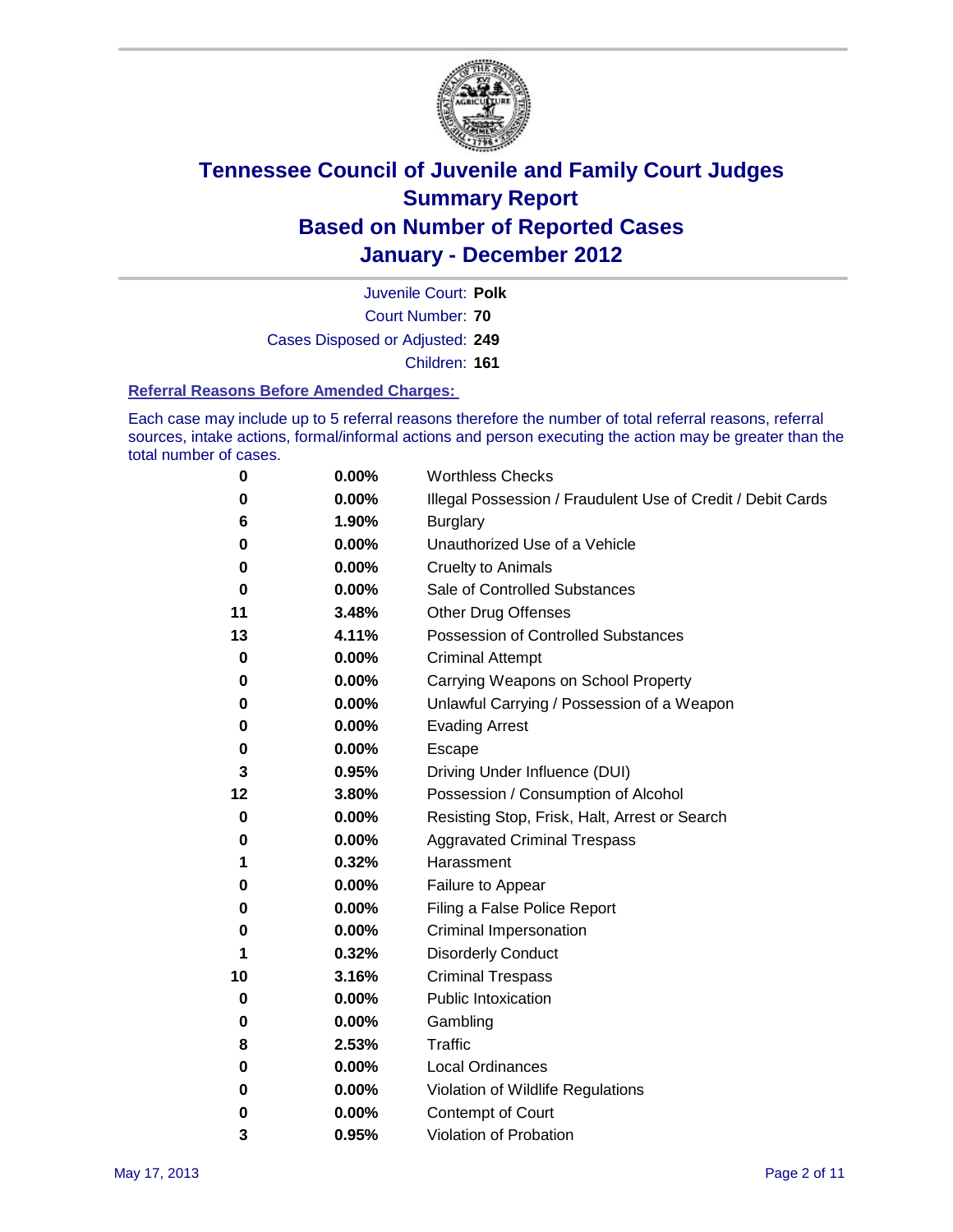

Court Number: **70** Juvenile Court: **Polk** Cases Disposed or Adjusted: **249** Children: **161**

#### **Referral Reasons Before Amended Charges:**

Each case may include up to 5 referral reasons therefore the number of total referral reasons, referral sources, intake actions, formal/informal actions and person executing the action may be greater than the total number of cases.

| 316      | 100.00%         | <b>Total Referrals</b>                 |
|----------|-----------------|----------------------------------------|
| $\bf{0}$ | 0.00%           | Other                                  |
| 0        | 0.00%           | <b>Consent to Marry</b>                |
| 0        | 0.00%           | <b>Request for Medical Treatment</b>   |
| $\bf{0}$ | 0.00%           | <b>Child Support</b>                   |
| 0        | 0.00%           | Paternity / Legitimation               |
| 0        | 0.00%           | Visitation                             |
| $\bf{0}$ | 0.00%           | Custody                                |
| 0        | 0.00%           | <b>Foster Care Review</b>              |
| 1        | 0.32%           | <b>Administrative Review</b>           |
| 55       | 17.41%          | <b>Judicial Review</b>                 |
| 0        | 0.00%           | Violation of Informal Adjustment       |
| 0        | 0.00%           | <b>Violation of Pretrial Diversion</b> |
|          | 0.32%           | <b>Termination of Parental Rights</b>  |
| 0        | 0.00%           | Dependency / Neglect                   |
| $\bf{0}$ | 0.00%           | <b>Physically Abused Child</b>         |
| 0        | 0.00%           | Sexually Abused Child                  |
| 7        | 2.22%           | Violation of Curfew                    |
| $\bf{0}$ | $0.00\%$        | Violation of a Valid Court Order       |
| 12       | 3.80%           | Possession of Tobacco Products         |
| $\bf{0}$ | $0.00\%$        | Out-of-State Runaway                   |
| 60<br>5  | 18.99%<br>1.58% | Truancy<br>In-State Runaway            |
| 31       | 9.81%           | <b>Unruly Behavior</b>                 |
|          |                 |                                        |
| 0        | 0.00%           | Violation of Aftercare                 |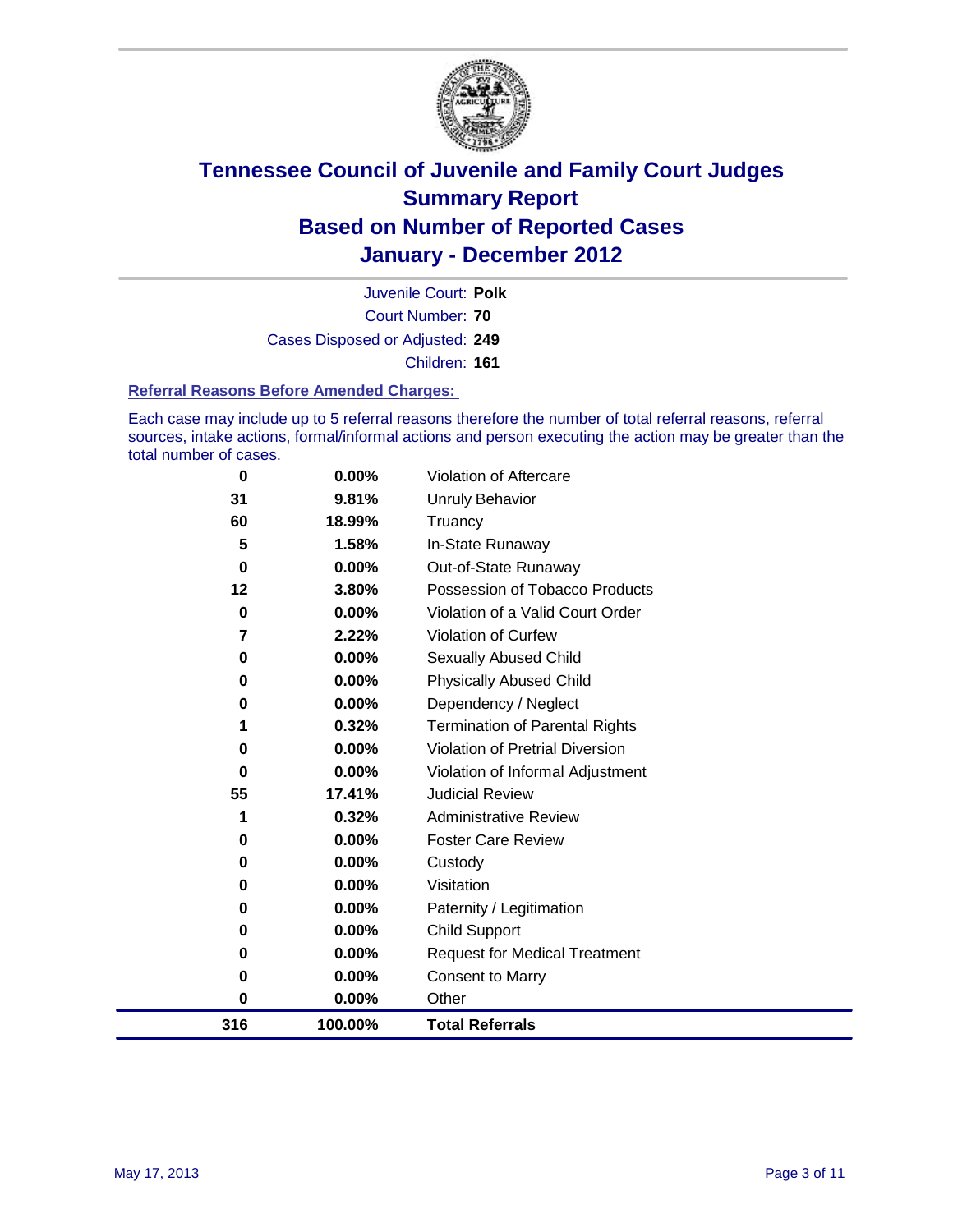

|                            | Juvenile Court: Polk            |                                   |  |
|----------------------------|---------------------------------|-----------------------------------|--|
|                            | Court Number: 70                |                                   |  |
|                            | Cases Disposed or Adjusted: 249 |                                   |  |
|                            |                                 | Children: 161                     |  |
| <b>Referral Sources: 1</b> |                                 |                                   |  |
| 173                        | 54.75%                          | Law Enforcement                   |  |
| 4                          | 1.27%                           | Parents                           |  |
| 0                          | 0.00%                           | <b>Relatives</b>                  |  |
| 0                          | 0.00%                           | Self                              |  |
| 75                         | 23.73%                          | School                            |  |
| 0                          | $0.00\%$                        | <b>CSA</b>                        |  |
| 0                          | $0.00\%$                        | <b>DCS</b>                        |  |
| 0                          | 0.00%                           | <b>Other State Department</b>     |  |
| 0                          | 0.00%                           | <b>District Attorney's Office</b> |  |
| 59                         | 18.67%                          | <b>Court Staff</b>                |  |
| $\mathbf 0$                | $0.00\%$                        | Social Agency                     |  |
| 0                          | 0.00%                           | <b>Other Court</b>                |  |
| 3                          | 0.95%                           | Victim                            |  |
| $\mathbf{2}$               | 0.63%                           | Child & Parent                    |  |
| 0                          | 0.00%                           | Hospital                          |  |
| 0                          | 0.00%                           | Unknown                           |  |
| $\bf{0}$                   | 0.00%                           | Other                             |  |
| 316                        | 100.00%                         | <b>Total Referral Sources</b>     |  |
|                            |                                 |                                   |  |

### **Age of Child at Referral: 2**

| 161 | 100.00%  | <b>Total Child Count</b> |
|-----|----------|--------------------------|
| 0   | $0.00\%$ | <b>Unknown</b>           |
| 1   | 0.62%    | Ages 19 and Over         |
| 40  | 24.84%   | Ages 17 through 18       |
| 49  | 30.43%   | Ages 15 through 16       |
| 38  | 23.60%   | Ages 13 through 14       |
| 17  | 10.56%   | Ages 11 through 12       |
| 16  | 9.94%    | Ages 10 and Under        |
|     |          |                          |

<sup>1</sup> If different than number of Referral Reasons (316), verify accuracy of your court's data.

<sup>2</sup> One child could be counted in multiple categories, verify accuracy of your court's data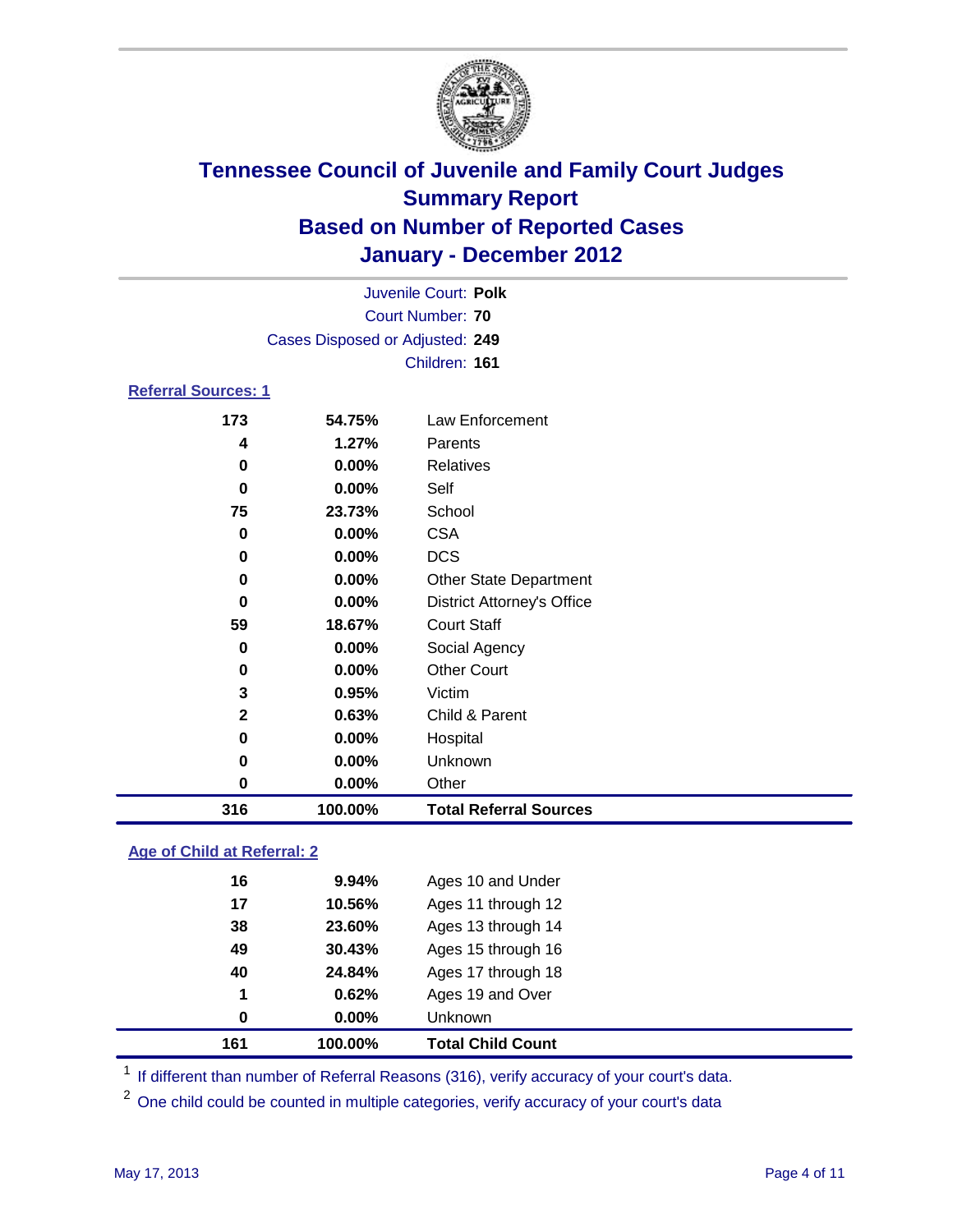

| Juvenile Court: Polk                    |                                 |                          |  |  |
|-----------------------------------------|---------------------------------|--------------------------|--|--|
| Court Number: 70                        |                                 |                          |  |  |
|                                         | Cases Disposed or Adjusted: 249 |                          |  |  |
|                                         |                                 | Children: 161            |  |  |
| Sex of Child: 1                         |                                 |                          |  |  |
| 91                                      | 56.52%                          | Male                     |  |  |
| 70                                      | 43.48%                          | Female                   |  |  |
| $\mathbf 0$                             | 0.00%                           | Unknown                  |  |  |
| 161                                     | 100.00%                         | <b>Total Child Count</b> |  |  |
| Race of Child: 1                        |                                 |                          |  |  |
| 157                                     | 97.52%                          | White                    |  |  |
| 4                                       | 2.48%                           | African American         |  |  |
| 0                                       | 0.00%                           | Native American          |  |  |
| $\mathbf 0$                             | 0.00%                           | Asian                    |  |  |
| 0                                       | 0.00%                           | Mixed                    |  |  |
| $\mathbf 0$                             | 0.00%                           | Unknown                  |  |  |
| 161                                     | 100.00%                         | <b>Total Child Count</b> |  |  |
| <b>Hispanic Origin: 1</b>               |                                 |                          |  |  |
| $\overline{2}$                          | 1.24%                           | Yes                      |  |  |
| 159                                     | 98.76%                          | <b>No</b>                |  |  |
| $\mathbf 0$                             | 0.00%                           | Unknown                  |  |  |
| 161                                     | 100.00%                         | <b>Total Child Count</b> |  |  |
| <b>School Enrollment of Children: 1</b> |                                 |                          |  |  |
| 160                                     | 99.38%                          | Yes                      |  |  |
| 1                                       | 0.62%                           | No                       |  |  |
| $\mathbf 0$                             | 0.00%                           | Unknown                  |  |  |
| 161                                     | 100.00%                         | <b>Total Child Count</b> |  |  |

One child could be counted in multiple categories, verify accuracy of your court's data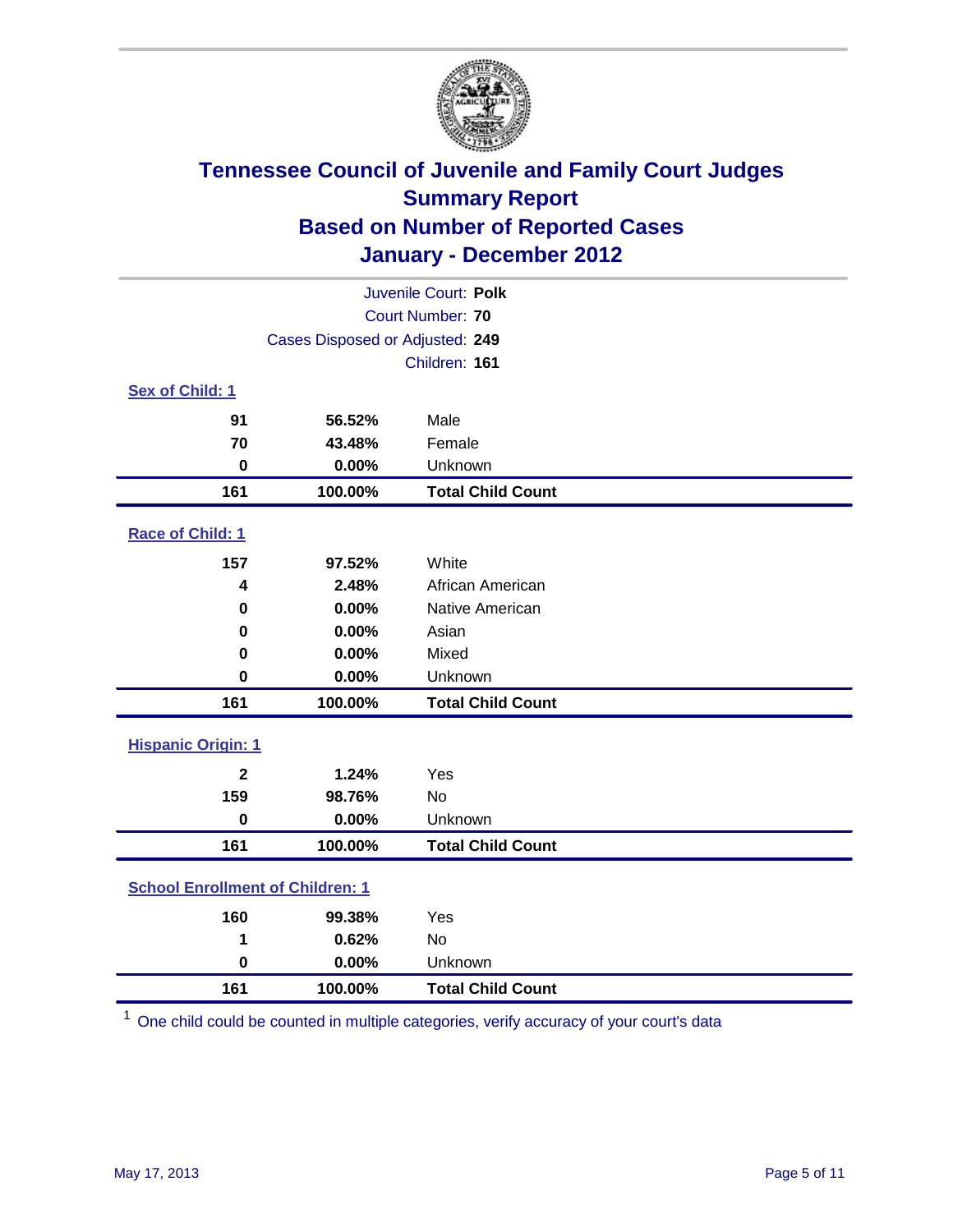

Court Number: **70** Juvenile Court: **Polk** Cases Disposed or Adjusted: **249** Children: **161**

### **Living Arrangement of Child at Time of Referral: 1**

| 161 | 100.00%  | <b>Total Child Count</b>     |
|-----|----------|------------------------------|
| 1   | 0.62%    | Other                        |
| 1   | 0.62%    | Unknown                      |
| 0   | $0.00\%$ | Independent                  |
| 0   | $0.00\%$ | In an Institution            |
| 0   | $0.00\%$ | In a Residential Center      |
| 0   | $0.00\%$ | In a Group Home              |
| 1   | 0.62%    | With Foster Family           |
| 7   | 4.35%    | With Adoptive Parents        |
| 16  | $9.94\%$ | <b>With Relatives</b>        |
| 11  | 6.83%    | With Father                  |
| 51  | 31.68%   | With Mother                  |
| 20  | 12.42%   | With Mother and Stepfather   |
| 3   | 1.86%    | With Father and Stepmother   |
| 50  | 31.06%   | With Both Biological Parents |
|     |          |                              |

### **Type of Detention: 2**

| 249 | 100.00%  | <b>Total Detention Count</b> |  |
|-----|----------|------------------------------|--|
| 0   | $0.00\%$ | Other                        |  |
| 247 | 99.20%   | Does Not Apply               |  |
| 0   | $0.00\%$ | Unknown                      |  |
| 0   | 0.00%    | <b>Psychiatric Hospital</b>  |  |
| 0   | 0.00%    | Jail - No Separation         |  |
| 1   | 0.40%    | Jail - Partial Separation    |  |
| 0   | $0.00\%$ | Jail - Complete Separation   |  |
| 1   | 0.40%    | Juvenile Detention Facility  |  |
| 0   | $0.00\%$ | Non-Secure Placement         |  |
|     |          |                              |  |

<sup>1</sup> One child could be counted in multiple categories, verify accuracy of your court's data

<sup>2</sup> If different than number of Cases (249) verify accuracy of your court's data.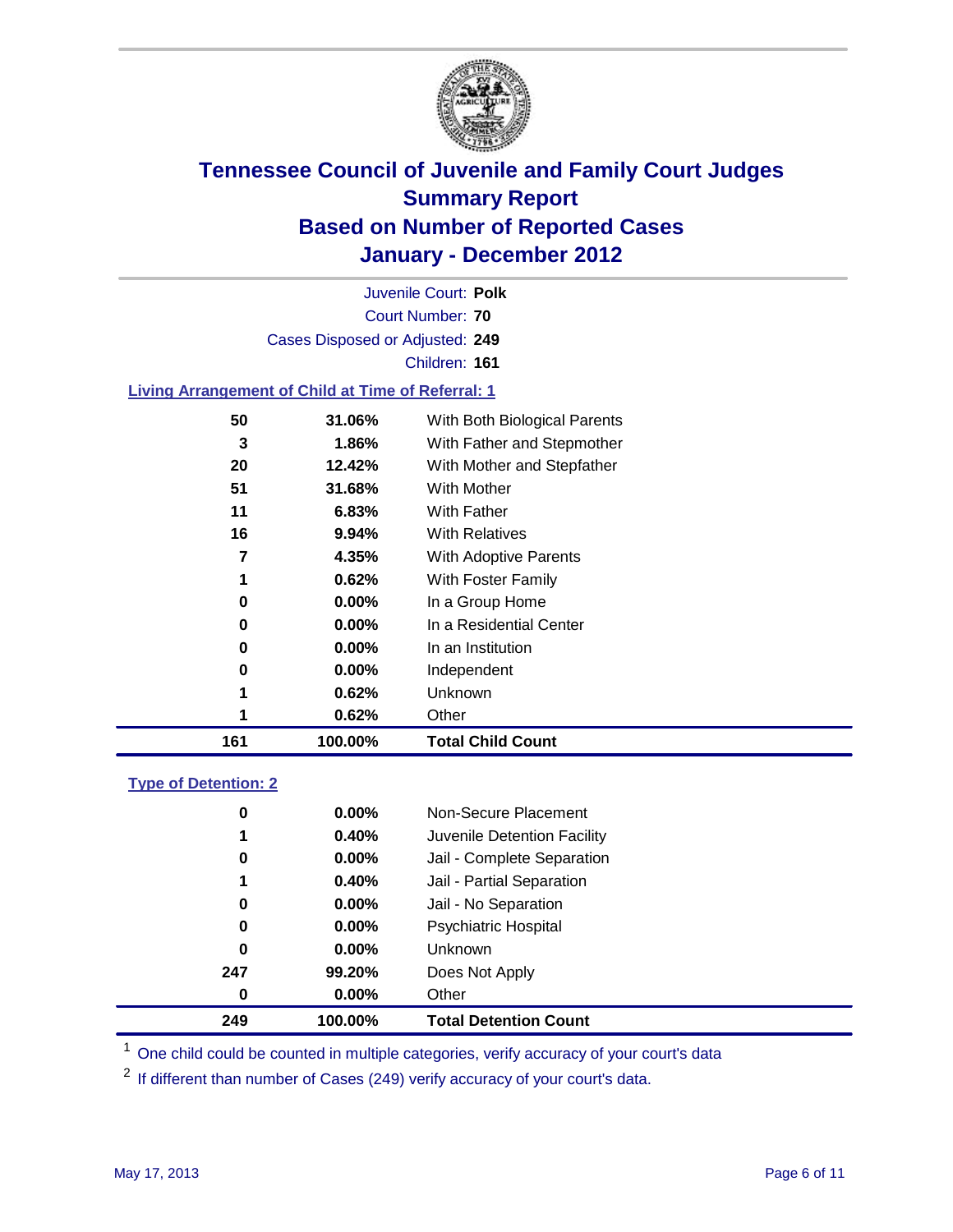

|                          | Juvenile Court: Polk                               |                                      |  |  |  |
|--------------------------|----------------------------------------------------|--------------------------------------|--|--|--|
|                          | <b>Court Number: 70</b>                            |                                      |  |  |  |
|                          | Cases Disposed or Adjusted: 249                    |                                      |  |  |  |
|                          |                                                    | Children: 161                        |  |  |  |
|                          | <b>Placement After Secure Detention Hearing: 1</b> |                                      |  |  |  |
| 1                        | 0.40%                                              | Returned to Prior Living Arrangement |  |  |  |
| 1                        | 0.40%                                              | Juvenile Detention Facility          |  |  |  |
| 0                        | 0.00%                                              | Jail                                 |  |  |  |
| $\bf{0}$                 | 0.00%                                              | Shelter / Group Home                 |  |  |  |
| 0                        | 0.00%                                              | <b>Foster Family Home</b>            |  |  |  |
| 0                        | 0.00%                                              | Psychiatric Hospital                 |  |  |  |
| 0                        | 0.00%                                              | Unknown                              |  |  |  |
| 247                      | 99.20%                                             | Does Not Apply                       |  |  |  |
| $\mathbf 0$              | 0.00%                                              | Other                                |  |  |  |
|                          |                                                    |                                      |  |  |  |
| 249                      | 100.00%                                            | <b>Total Placement Count</b>         |  |  |  |
| <b>Intake Actions: 2</b> |                                                    |                                      |  |  |  |
| 190                      | 60.13%                                             | <b>Petition Filed</b>                |  |  |  |
| $\bf{0}$                 | 0.00%                                              | <b>Motion Filed</b>                  |  |  |  |
| 68                       | 21.52%                                             | <b>Citation Processed</b>            |  |  |  |
| 1                        | 0.32%                                              | Notification of Paternity Processed  |  |  |  |
| 57                       | 18.04%                                             | Scheduling of Judicial Review        |  |  |  |
| 0                        | 0.00%                                              | Scheduling of Administrative Review  |  |  |  |
| 0                        | 0.00%                                              | Scheduling of Foster Care Review     |  |  |  |
| 0                        | 0.00%                                              | Unknown                              |  |  |  |
| 0                        | 0.00%                                              | Does Not Apply                       |  |  |  |

<sup>1</sup> If different than number of Cases (249) verify accuracy of your court's data.

**100.00% Total Intake Count**

<sup>2</sup> If different than number of Referral Reasons (316), verify accuracy of your court's data.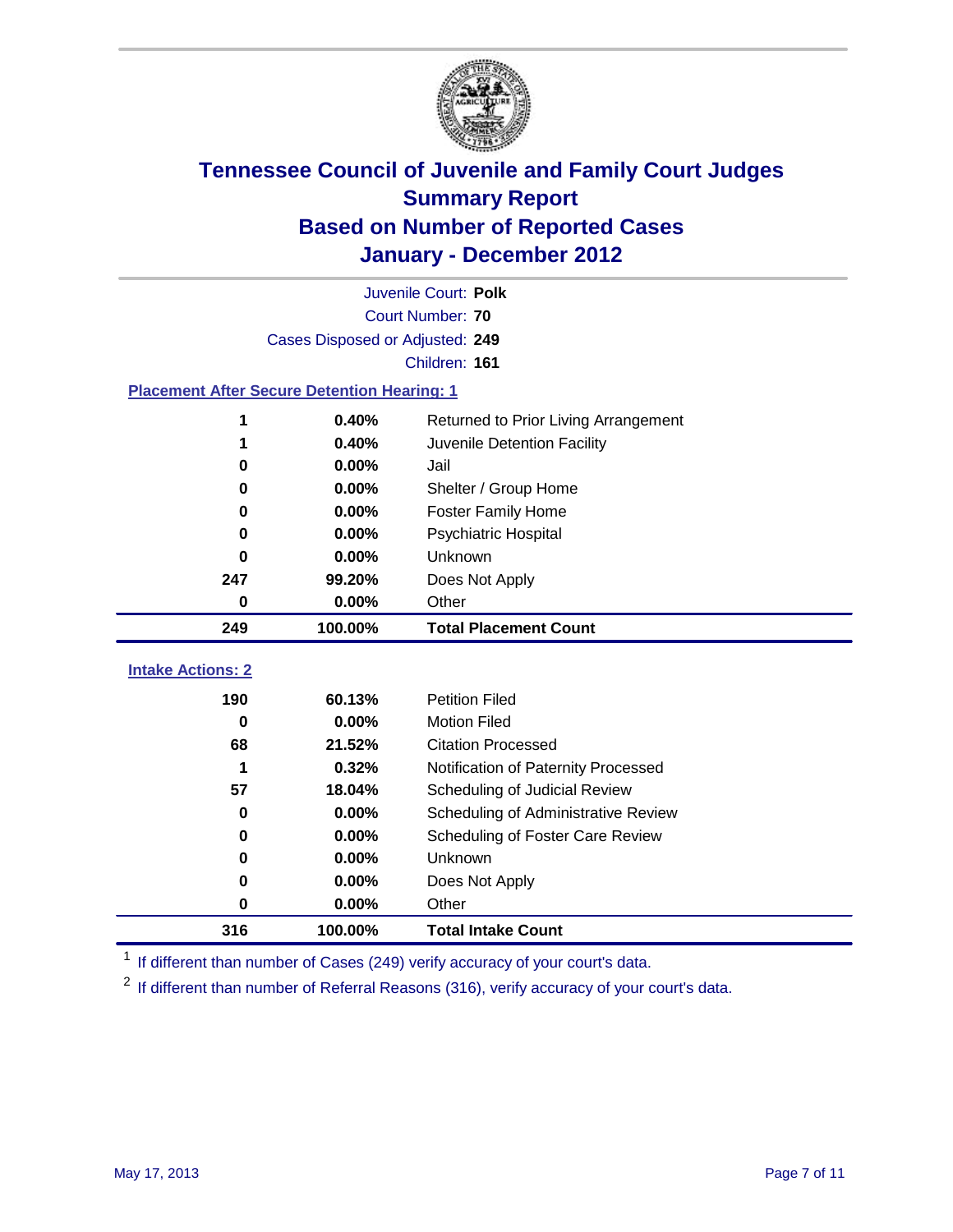

Court Number: **70** Juvenile Court: **Polk** Cases Disposed or Adjusted: **249** Children: **161**

### **Last Grade Completed by Child: 1**

| 161         | 100.00%        | <b>Total Child Count</b>          |  |
|-------------|----------------|-----------------------------------|--|
| $\bf{0}$    | 0.00%          | Other                             |  |
| 0           | 0.00%          | Unknown                           |  |
| 0           | 0.00%          | <b>Never Attended School</b>      |  |
| 0           | 0.00%          | Graduated                         |  |
| $\mathbf 2$ | 1.24%          | <b>GED</b>                        |  |
| $\mathbf 0$ | 0.00%          | Non-Graded Special Ed             |  |
| 0           | $0.00\%$       | 12th Grade                        |  |
| 28          | 17.39%         | 11th Grade                        |  |
| 23          | 14.29%         | 10th Grade                        |  |
| 24          | 14.91%         | 9th Grade                         |  |
| 31          | 19.25%         | 8th Grade                         |  |
| 15          | 9.32%          | 7th Grade                         |  |
| 12          | 7.45%          | 6th Grade                         |  |
| 11          | 6.83%          | 5th Grade                         |  |
| 1           | 0.62%          | 4th Grade                         |  |
| 3           | 1.86%          | 3rd Grade                         |  |
| 0           | 0.00%          | 2nd Grade                         |  |
| 4           | 2.48%          | 1st Grade                         |  |
| 3           | 1.86%          | Kindergarten                      |  |
| 0<br>4      | 0.00%<br>2.48% | Too Young for School<br>Preschool |  |

### **Enrolled in Special Education: 1**

| 161 | 100.00%  | <b>Total Child Count</b> |  |
|-----|----------|--------------------------|--|
| 0   | $0.00\%$ | Unknown                  |  |
| 158 | 98.14%   | No                       |  |
| 3   | 1.86%    | Yes                      |  |
|     |          |                          |  |

One child could be counted in multiple categories, verify accuracy of your court's data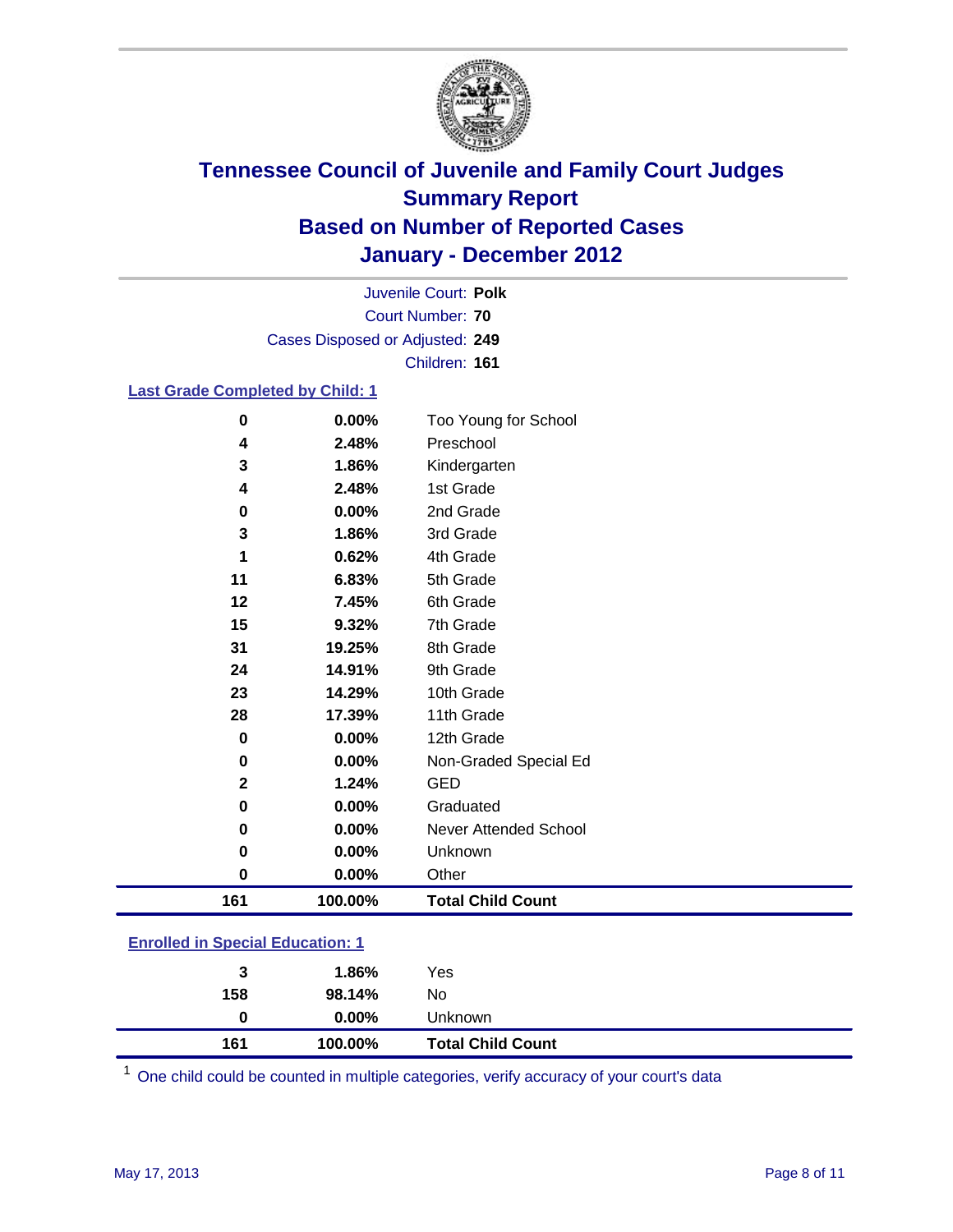

|                              | Juvenile Court: Polk            |                           |  |  |
|------------------------------|---------------------------------|---------------------------|--|--|
|                              |                                 | Court Number: 70          |  |  |
|                              | Cases Disposed or Adjusted: 249 |                           |  |  |
|                              |                                 | Children: 161             |  |  |
| <b>Action Executed By: 1</b> |                                 |                           |  |  |
| 315                          | 99.68%                          | Judge                     |  |  |
| 1                            | 0.32%                           | Magistrate                |  |  |
| 0                            | 0.00%                           | <b>YSO</b>                |  |  |
| 0                            | 0.00%                           | Other                     |  |  |
| 0                            | 0.00%                           | Unknown                   |  |  |
| 316                          | 100.00%                         | <b>Total Action Count</b> |  |  |

### **Formal / Informal Actions: 1**

| 24  | 7.59%    | Dismissed                                        |
|-----|----------|--------------------------------------------------|
| 12  | 3.80%    | Retired / Nolle Prosequi                         |
| 72  | 22.78%   | <b>Complaint Substantiated Delinquent</b>        |
| 82  | 25.95%   | <b>Complaint Substantiated Status Offender</b>   |
| 0   | 0.00%    | <b>Complaint Substantiated Dependent/Neglect</b> |
| 0   | 0.00%    | <b>Complaint Substantiated Abused</b>            |
| 0   | $0.00\%$ | <b>Complaint Substantiated Mentally III</b>      |
| 0   | $0.00\%$ | Informal Adjustment                              |
| 0   | $0.00\%$ | <b>Pretrial Diversion</b>                        |
| 0   | 0.00%    | <b>Transfer to Adult Court Hearing</b>           |
| 0   | $0.00\%$ | Charges Cleared by Transfer to Adult Court       |
| 0   | $0.00\%$ | Special Proceeding                               |
| 31  | 9.81%    | <b>Review Concluded</b>                          |
| 95  | 30.06%   | Case Held Open                                   |
| 0   | $0.00\%$ | Other                                            |
| 0   | $0.00\%$ | Unknown                                          |
| 316 | 100.00%  | <b>Total Action Count</b>                        |

<sup>1</sup> If different than number of Referral Reasons (316), verify accuracy of your court's data.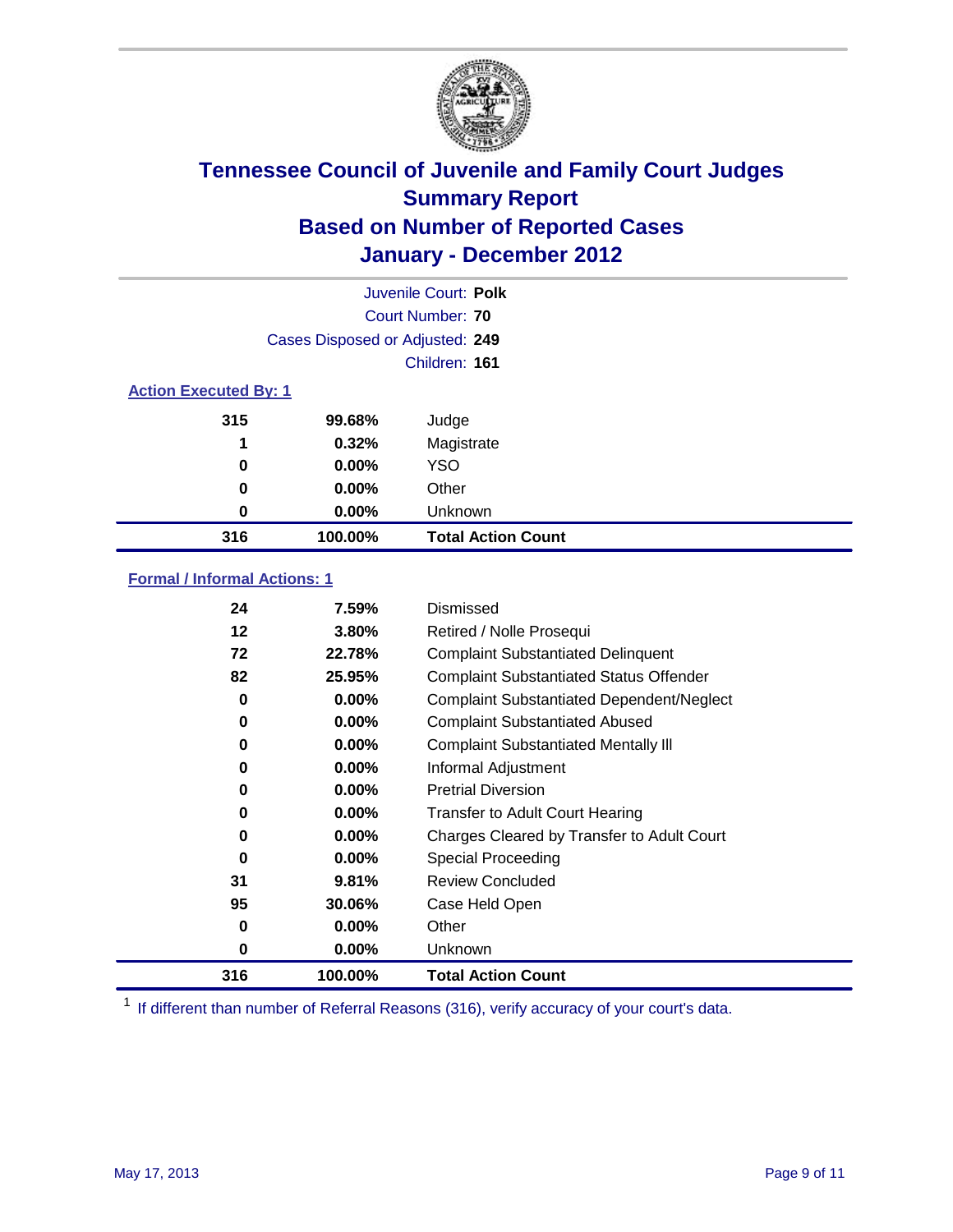

|                       |                                 | Juvenile Court: Polk                                  |
|-----------------------|---------------------------------|-------------------------------------------------------|
|                       |                                 | <b>Court Number: 70</b>                               |
|                       | Cases Disposed or Adjusted: 249 |                                                       |
|                       |                                 | Children: 161                                         |
| <b>Case Outcomes:</b> |                                 | There can be multiple outcomes for one child or case. |
| 42                    | 5.90%                           | <b>Case Dismissed</b>                                 |
| 4                     | 0.56%                           | Case Retired or Nolle Prosequi                        |
| 6                     | 0.84%                           | Warned / Counseled                                    |
| 123                   | 17.28%                          | Held Open For Review                                  |
| 103                   | 14.47%                          | Supervision / Probation to Juvenile Court             |
| 0                     | 0.00%                           | <b>Probation to Parents</b>                           |
| 1                     | 0.14%                           | Referral to Another Entity for Supervision / Service  |
| 43                    | 6.04%                           | Referred for Mental Health Counseling                 |
| 9                     | 1.26%                           | Referred for Alcohol and Drug Counseling              |
| 0                     | 0.00%                           | <b>Referred to Alternative School</b>                 |
| 0                     | 0.00%                           | Referred to Private Child Agency                      |
| 0                     | 0.00%                           | Referred to Defensive Driving School                  |
| 0                     | 0.00%                           | Referred to Alcohol Safety School                     |
| 86                    | 12.08%                          | Referred to Juvenile Court Education-Based Program    |
| 6                     | 0.84%                           | Driver's License Held Informally                      |
| 1                     | 0.14%                           | <b>Voluntary Placement with DMHMR</b>                 |
| 1                     | 0.14%                           | <b>Private Mental Health Placement</b>                |
| 0                     | 0.00%                           | <b>Private MR Placement</b>                           |
| 0                     | 0.00%                           | Placement with City/County Agency/Facility            |
| 0                     | 0.00%                           | Placement with Relative / Other Individual            |
| 41                    | 5.76%                           | Fine                                                  |
| 4                     | 0.56%                           | <b>Public Service</b>                                 |
| 4                     | 0.56%                           | Restitution                                           |
| 0                     | 0.00%                           | <b>Runaway Returned</b>                               |
| 13                    | 1.83%                           | No Contact Order                                      |
| 2                     | 0.28%                           | Injunction Other than No Contact Order                |
| 0                     | 0.00%                           | <b>House Arrest</b>                                   |
| 4                     | 0.56%                           | <b>Court Defined Curfew</b>                           |
| 0                     | 0.00%                           | Dismissed from Informal Adjustment                    |
| $\mathbf 2$           | 0.28%                           | <b>Dismissed from Pretrial Diversion</b>              |
| 0                     | 0.00%                           | Released from Probation                               |
| 0                     | 0.00%                           | <b>Transferred to Adult Court</b>                     |
| 0                     | $0.00\%$                        | <b>DMHMR Involuntary Commitment</b>                   |